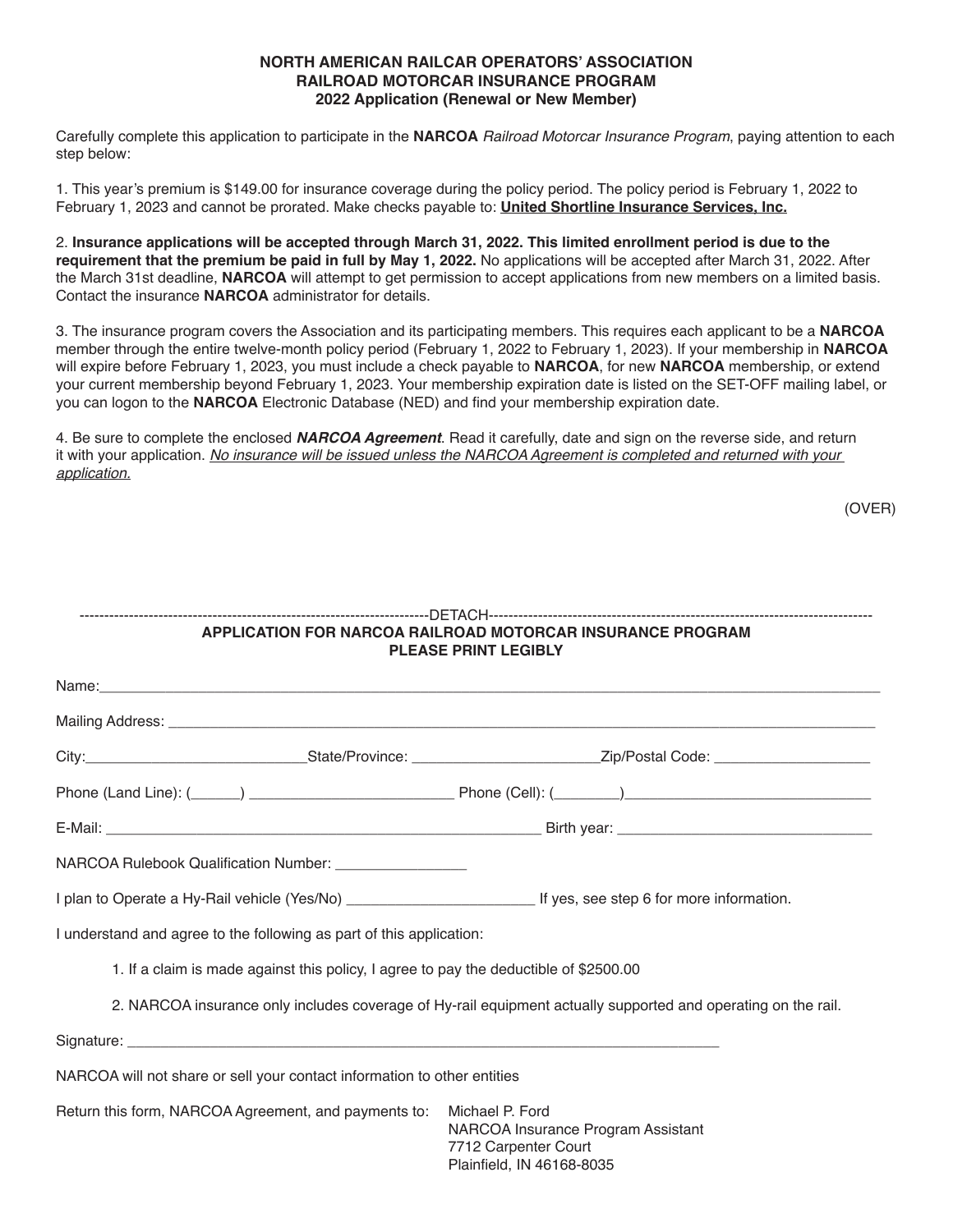5. Current NARCOA Operator rule book Certification Cards are numbered 6000 and above will expire January 31, 2023. To obtain or renew your NARCOA Operator Certification Card, go the NARCOA website, click on the Documents & Officers, then Documents and Forms. You will find a fact sheet titled "How to obtain or renew a NARCOA Operator Certification Card". If you don't have Internet access or e-mail, call Dan page at (714) 749-7548 for special instructions. You must pass the rule book exam and have or Certification Card before insurance can be issued.

6. Hy-Rail vehicles can operate at NARCOA insured motorcar excursions. NARCOA insurance coverage only includes Hy-rail equipment while actually supported and operating on the rail. The Hy-rail owner must possess valid primary automobile liability insurance for the Hy-rail vehicle.

7. When applying for insurance, if you need to renew/extend your membership, please send your NARCOA dues check with your application. Do no sent it to the NARCOA secretary (Bob Hasting) in Cincinnati, OH. This will delay processing of your insurance application. Send your dues extension/renewal payment with the insurance application.

8. Please review the check list at the bottom of the page to insure timely processing of your application.

| ∶ ∟۱ ،<br>$\mathbf{r}$ |
|------------------------|
|------------------------|

I understand that the Description of Insurance Coverage does not constitute a contract between the issuing insurer(s) authorized representative or producer, and the insured, nor does it affirmatively or negatively amend, extend or alter the coverage afforded by the policies described herein.

I have included payment for insurance coverage for the period February 1, 2022 to February 1, 2023 in the amount of \$149.00 (U.S. Dollars) payable to United Shortline Services, Inc.

I have included payment for a new NARCOA membership, or a one-year membership extension (if necessary), in the amount of \$40.00 (U.S. Dollars) payable to NARCOA. Dues can also be paid on-line via the NARCOA website.

I have signed and included the NARCOA Agreement with the application.

I possess a current NARCOA Operator Certification Card. (See step #5 for more information)

I have signed the application on the appropriate line.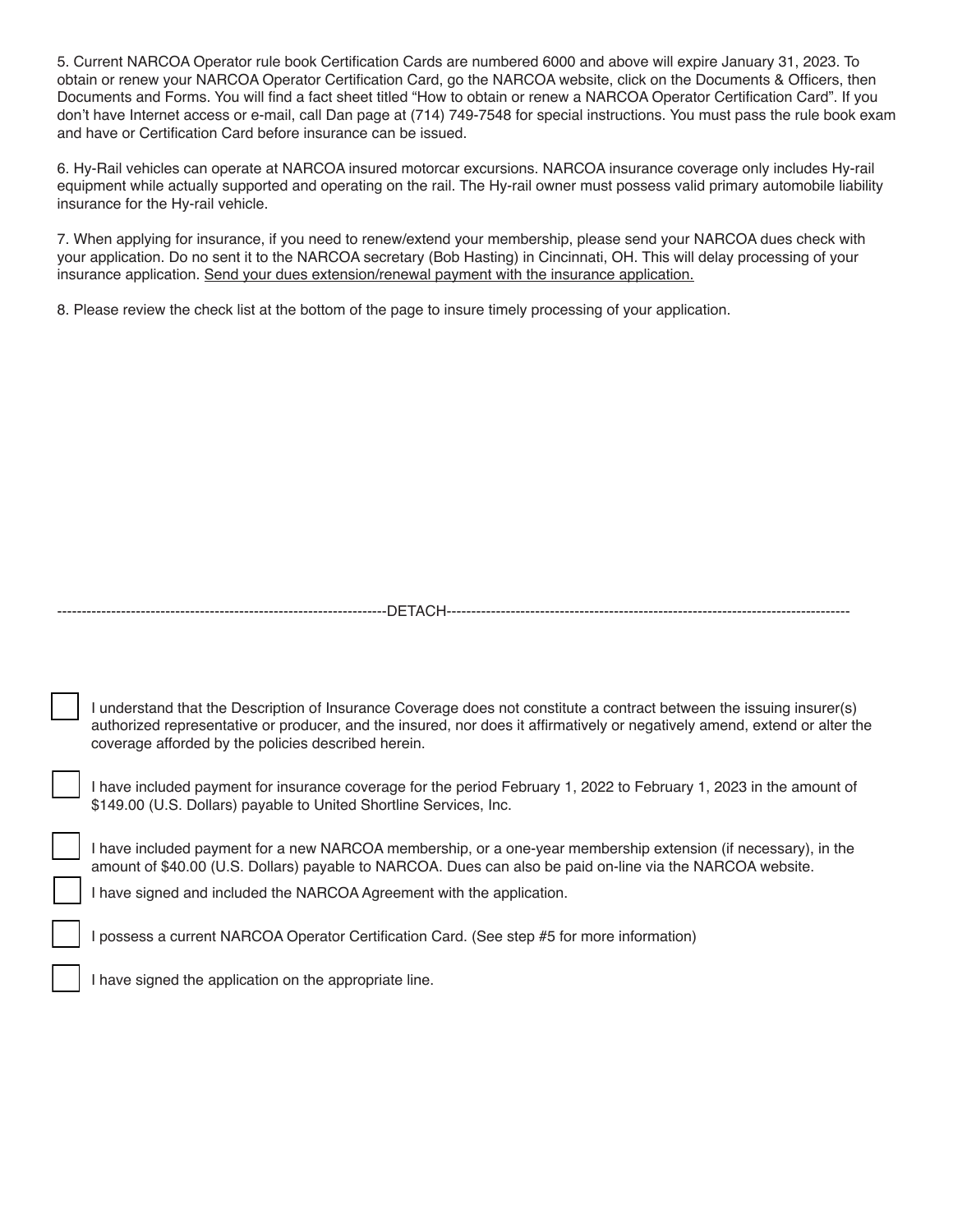**NORTH AMERICAN RAILCAR OPERATORS' ASSOCIATION RAILROAD MOTORCAR INSURANCE PROGRAM**

> 3161 Country Lane Simi Valley, CA 93063-1514 (818) 631-4805

# **DESCRIPTION OF INSURANCE COVERAGE**

2/1/22-2/1/23

This program was designed exclusively for **NARCOA** and its insured membership by United Shortline Insurance Services, Inc. and is insured by Liberty Surplus Insurance Corporation (LSIC). LSIC has committed to a one-year contract beginning February 1, 2022 and running to February 1, 2023. The following is a brief description of this insurance program, but you need to review the policy itself to determine the full extent of coverage and exclusions.

Renewal of the program is predicated upon the business-like and prudent conduct of the participants. The nature of the hobbywhich involves the ever more complicated use of *privately* owned (as opposed to *publicly* owned) facilities—necessitates special precautions. Acknowledging this, United and LSIC are pleased to offer this exclusive program to you, and to protecting this great hobby. Any questions should be directed to **NARCOA** at (818) 631-4805, or to the **NARCOA** Area Insurance Representatives listed below. Please note the states/provinces that they represent:

**Nancy Andrews**, 191 Azalea Drive, Grants Pass, OR 97526-7292 Phone: (541) 295-5635 Alaska, Idaho, Kansas, Montana, Oklahoma, Oregon, Texas, Washington, Wyoming, **Tom Falicon**, 1227 Sawmill Creek Road, Bryson City, NC 28713 Phone: (828) 736-4777 Alabama, Florida, Georgia, Louisiana Mississippi, North Carolina, South Carolina, and Tennessee. **Mike Ford**, 7712 Carpenter Court, Plainfield, IN 46168 Phone: (317) 839-9320 Illinois, Indiana, Iowa, Kentucky, Michigan, Minnesota, Missouri, Nebraska, North Dakota, South Dakota, Ohio, Wisconsin, and Canada (all Provinces). **John Gonder**, 415 Levine Lane, Ruffs Dale, PA 15679 Phone: (724) 244-7538 Connecticut, Delaware, Maine, Maryland, Massachusetts, New Hampshire, New Jersey, New York, Pennsylvania, Rhode Island, Vermont, Virginia, and West Virginia. **Doug Stivers**, 1544 Fuchsia Drive, San Jose, CA 95125 Phone: (408) 269-5547 Arizona, California, Colorado, Hawaii, Nevada, New Mexico, and Utah. **Wayne Parsons**, 3161 Country Lane, Simi Valley, CA 93063-1514 Phone: (818) 631-4805 Electronic COP and related COI. Affiliate insurance renewals. narcoatrea@gmail.com

This description of insurance coverage does not constitute a contract between the issuing insurer(s), authorized representative or producer, and the insured, nor does it affirmatively or negatively amend, extend, or alter the coverage afforded by the policies described herein.

# **EFFECTIVE DATES**

February 1, 2022, to February 1, 2023.

## **BASIC POLICY COVERAGE**

A. \$10,000,000 Railroad Liability (each occurrence) for NARCOA and its members while attending association activities and sanctioned NARCOA railroad motorcar excursions. A \$2,500 deductible per claim applies. There is a \$20,000,000 general aggregate limit.\*

B. \$1,000,000 Railroad Liability (each occurrence) for insurance program participants. This provides liability coverage for railcars on the insured's premises and at other events allowed by NARCOA. There is a \$2,000,000 general aggregate limit. A \$2,500 deductible per claim applies.\*

## **PLEASE NOTE: The \$2,500 deductible is the responsibility of the insured operator.**

\* This is an occurrence polity form. It provides coverage for claims that occur during the policy period, regardless of whether the policy is still in effect at the time the claim is made. Coverage includes hi-rail equipment while actually supported and operating on the rail.

## **COVERAGE TERRITORY**

The United States of America (including its territories and possessions) and Canada.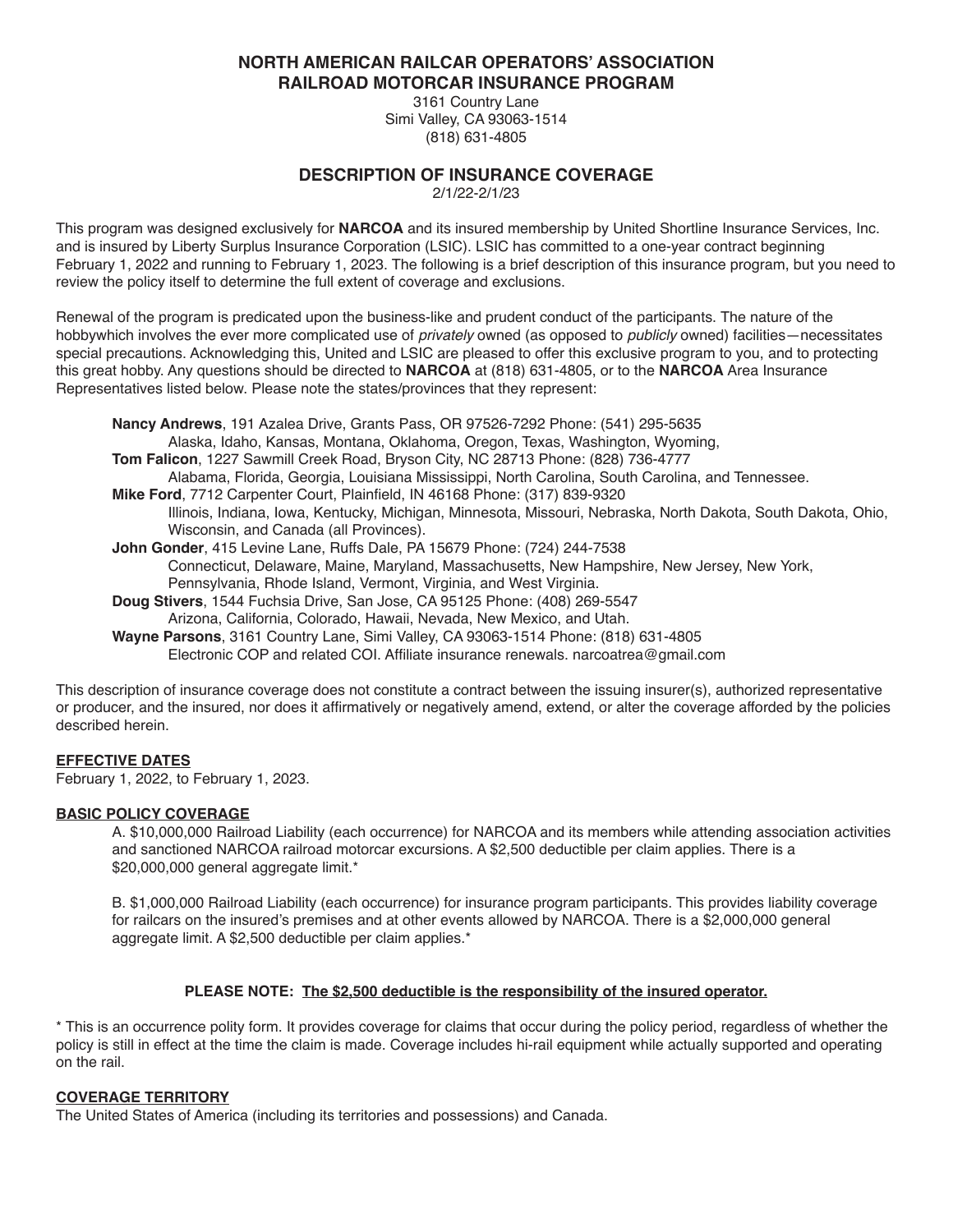## **WHO IS ELIGIBLE FOR THE PROGRAM?**

Any current **NARCOA** member 18 years of age or older who maintains his/her membership in good standing through the policy year, and has a current **NARCOA** Operator Qualification Card.

## **WHO IS AN INSURED?**

**NARCOA** executive officers and directors, but only with respect to their duties as **NARCOA** officers and directors. Insured members are covered while attending association activities and sanctioned **NARCOA** railroad motorcar excursions.

The definition of "Insured" in the policy is amended to include the member, immediate family, and volunteer workers.

#### **POLICY PREMIUMS**

A . The annual premium per program participant for this policy period is \$149.00, paid to United Shortline Insurance Services, Inc. The program assistant will issue an Evidence-of-Insurance card annually to each participant.

B. Insurance applications will be accepted through March 31, 2022. This limited enrollment period is due to the insurance carrier's requirement that the premium be paid in full by May 1, 2022. No applications will be accepted after March 31, 2022. After the March 31st deadline, **NARCOA** will attempt to get permission to accept applications from new members on a limited basis. Contact the **NARCOA** Insurance Administrator for details.

## **AGENT**

United Shortline Insurance Services, Inc of Port Austin, Michigan is the agent providing this program. United specializes in railroad insurance for short line railroads and railroad related companies.

#### **INSURANCE COMPANY**

Insurance coverage is provided by Liberty Surplus Insurance Corporation (LSIC). LSIC has an A. M. Best's rating of "A" (Excellent). Information for the reporting of claims is available from **NARCOA**.

# **RESTRICTIONS**

- A. Insurance coverage does not apply to non-sponsored or **non-NARCOA** events.
- B. Non-program participants will not be allowed to operate their motorcars in any **NARCOA**-approved insured event.
- C. Insurance coverage does not apply to employment, sub-contract, or work for hire on the railroad.
- D. Insurance coverage applies only to legal operation.

E. **NARCOA** defines who may operate a motorcar at a sponsored **NARCOA** excursion. *Providing the insured member is present at the excursion* under the supervision of the Excursion Coordinator, and is not operating another motorcar at that event, then with prior approval of the Excursion Coordinator and license verification prior to the excursion the following may operate:

1. The spouse of the insured member if the spouse possesses a current **NARCOA** Operator Qualification Card and has been mentored. The definition of spouse is a legally married person including a person of the same sex. A spouse in a common law marriage is not permitted to operate under the member's insurance coverage.

2. A dependent child of the household, 14 through 21 years of age possessing a current **NARCOA** Operator Qualification Card and has been mentored. The child must be under the direct supervision of the insured member at all times. Authorization must also be obtained from the host railroad.

F. The insured member must be familiar with and adhere to the **NARCOA** rules as published in the most current **NARCOA** Rule Book (or equal or more restrictive rules as may be published by **NARCOA** Affiliates). The insured member must obtain a current **NARCOA** Operator Qualification Card.

## **INSURANCE CONTRACT**

A **NARCOA** "Evidence of Insurance" card will be issued to each member and affiliate showing insurance policy numbers and effective dates. Individual insurance policies will not be issued; however, copies of the actual contract will be available from the NARCOA Insurance Program Administrator for a processing and handling fee of \$18.00.

*The information in this brochure supersedes any previous description of the nature of this insurance program.* Rev. 16 December 2021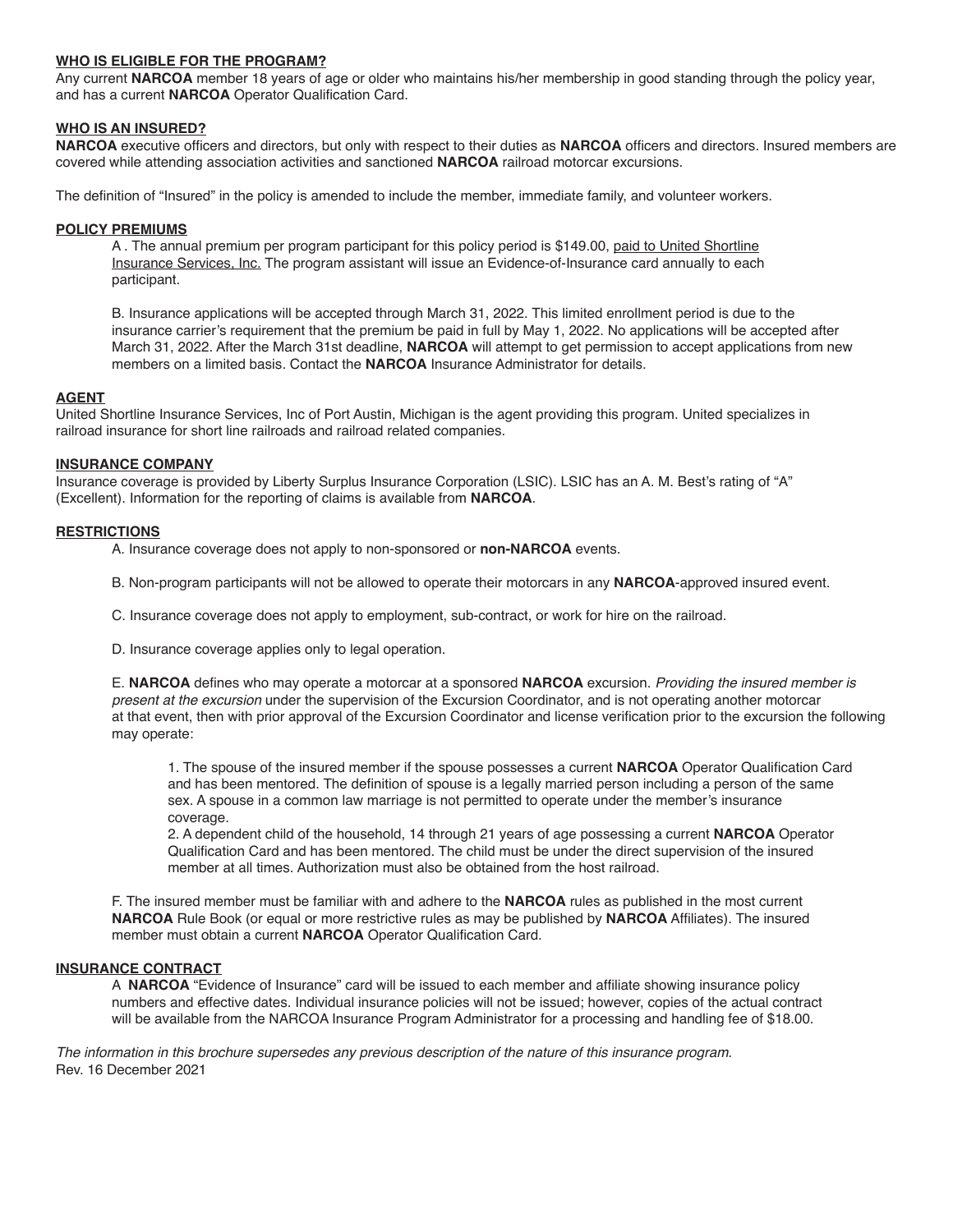# **NARCOA AGREEMENT This form MUST BE PRINTED ON BOTH SIDES OF A SINGLE SHEET OF PAPER.**

I, the undersigned, in consideration of North American Railcar Operators Association (NARCOA) (including its officers, directors, affiliates, members, committee members, volunteers, agents, servants, employees and lessors), NARCOA AFFILIATES (including their Excursion Coordinators, officers, directors, members, volunteers, agents, servants, employees, and lessors), and the RAILROADS (including their officers, agents, servants, employees, and lessors) with which NARCOA AFFILIATES contract or arrange for the use of tracks for excursions, hereinafter collectively referred to as "NARCOA/AFFILIATE/RR," allowing or assisting the undersigned to utilize the tracks and facilities of RAILROADS and participate in the motorcar excursions and related activities of NARCOA/AFFILIATE/RR, agree that:

**1. ASSUMPTION OF RISK:** I know and understand the scope, nature, and extent of the risks associated with motorcar/hi-rail/ OTE excursions, including (1) those attendant to the operation of motorcars/hi-rails, on track equipment ("OTE") generally and specifically the operation of motorcars on track which may not be maintained to any particular level or standard; (2) related motorcar/hi-rail/OTE activities such as set-on and set-off procedures, and (3) the risk of collision with locomotives, other motorcars/hi-rails/OTE, and motor vehicles, and (4) in general, the risks and dangers of the working railroad environment in which the motorcar/hi-rail/OTE will be operated.

# **I WILLINGLY AND KNOWINGLY ACCEPT THOSE RISKS, WHICH I UNDERSTAND COULD RESULT IN DESTRUCTION OF MY PROPERTY AND MY INJURY OR DEATH.**

**2. INFORMING GUESTS AND PASSENGERS:** I am responsible for informing and educating any volunteers, invitees, or guests whom I bring or invite onto railroad property, and all passengers in the motorcars/hi-rails/OTE I operate, about the nature and extent of the risks associated with motorcar/hi-rail/OTE excursions and determining that they understand them and willingly accept them. I shall inform and educate them, and confirm their acceptance of those risks by obtaining their signature(s) on the NAR-COA General & Affiliate Release at a time and place which allows them to decline and leave before being exposed to such risks.

**3. RULES COMPLIANCE:** I have read and understand the NARCOA Rule Book, and any applicable additional Affiliate Rules, understand the content and purpose for each of the rules, and agree to abide by them. I further agree to take responsibility for informing those persons I bring to the excursion of all the rules applicable to their conduct.

**4. ADHERENCE TO TRACK AUTHORITY:** As a condition of maintaining NARCOA operating privileges, I will strictly adhere to the requirement that operation on any railroad, whether or not as part of any on track event or excursion (including any excursion sponsored by a NARCOA affiliate), is permissible only with proper track authority, and that verifying such proper track authority is my responsibility. I understand that to use a railroad without proper track authority, regardless of the circumstances surrounding such use, and regardless of civil and criminal actions taken or not taken against me for such use, may result in the loss of my NARCOA operating privileges for a period of at least one year.

**5. MECHANICALLY SAFE MOTORCAR/HI-RAIL/OTE:** I will operate only a mechanically safe motorcar/hi-rail/OTE, and any motorcar/hi-rail/OTE brought by me to an excursion covered by this Agreement for operation in that excursion will be a mechanically safe motorcar/ hi-rail/OTE. I also agree that the responsibility for the motorcar/hi-rail/OTE safe mechanical condition rests solely with me regardless of any inspections or absence thereof by NARCOA/AFFILIATE/RR.

**6. RELEASE FROM LIABILITY:** I release NARCOA/AFFILIATE/RR from any liability for any claim, loss, damage, injury, or death, regardless of the cause, including the active or passive negligence of NARCOA/AFFILIATE/RR, sustained by me or my property while participating in the excursions covered by this Agreement. I agree and understand that NARCOA/AFFILIATE/RR, accept no responsibility for my safety, nor for the acts or safety of other operators and guests during motorcar/hi-rail/OTE excursions. By entering into this Agreement I understand that I am surrendering legal rights which I may otherwise have against NAR-COA/AFFILIATE/RR, and will be precluded from pursuing a claim or lawsuit NARCOA/AFFILIATE/RR, in the event of destruction of my property or my injury or death.

**7. COVENANT NOT TO SUE NARCOA/AFFILIATE/RR FOR DAMAGES:** I will not make any claim against or bring any legal action or voluntarily assist in any legal action against NARCOA/ AFFILIATE/RR, nor permit anyone else to do so on my behalf, for any claim, loss, damage, or injury sustained by me or my property during any on track event or excursion (including an excursion sponsored by a NARCOA affiliate).

**8. COVENANT NOT TO SUE EXCURSION COORDINATORS AND/OR THEIR ASSISTANTS FOR DAMAGES:** I shall not make any claim or bring any legal action or voluntarily assist in any legal action against the Excursion Coordinator for an excursion, his or her designated Assistant(s), or any other excursion participant for actions or failure(s) to take action: (a) in connection with any excursion covered by this Agreement, or (b) as an official of NARCOA/AFFILIATE/RR.